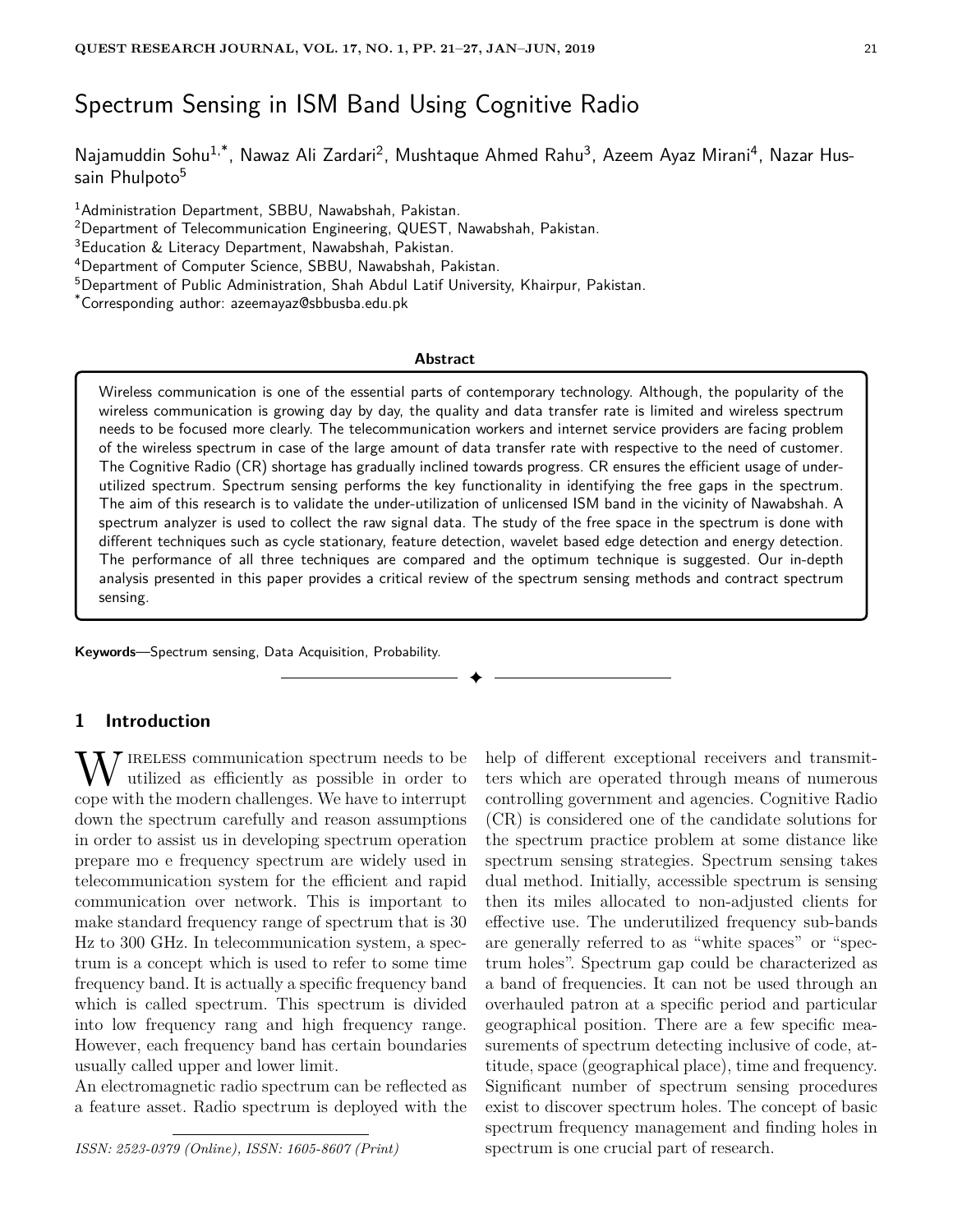The study presented in this paper shows the use of spectrum sensing by electricity detection and wavelet transformation set of rules utilizing GNU Radio and GW-Instek Spectrum Analyzer with the aid of frequency and time measurements. The most capable method of analysis of all reachable spectrum sensing methods is displayed. Spectrum sensing of the CR is deliberated as the high component of spectrum. The difficulties in the frequency spectrum can be found via unused frequency bands.

### **2 Motivation**

Cognitive radio is the developing innovation for supporting element range access. To identify the closeness of the primary clients in an authorized range is considered as an important issue for CR. In Cognitive radio, execution of the range detecting relies upon the detecting time and the combination plan. These plans are utilized when agreeable detecting is connected. In this proposition, range detecting systems, for example, vitality identification, coordinated separating location, cyclo-stationary recognition and waveform based detecting techniques are examined. Vitality recognition is most generally utilized as a part of neighborhood range detecting. This case study provides an outline about examination between various strategies. It also highlights the better technique for range detecting.

# **3 Related Work**

The study of software defined radio and CR technology is an important aspect of research community. For instance, GNU radio is focused in terms of the CR [8]. Relevant literature demonstrates a number of techniques addressing the diverse parts of spectrum sensing and CR. Majority of continuous level regulated discussion is focused on the appropriate spectrum sensing. Procedures for CR, channel distribution and transmission power taking care of Physical (PHY) and MAC layer usage [9]. The important factor for any spectrum is to detect the underutilized bandwidth [10]. Consequently, a number of phases are accessible for the usage of CR as a SDR. One of them is Open source (SCA) usage Embedded (OSSIE) in [11]. The OSSIE supports the open source facility for the radio suite which can support SDR and CR operations. Different stages incorporate large power SDR (HPSDR) [25] and Flex Radio [26]. Nearby few distinct strategies which can be reflected as contrasting option towards range detecting. Among these strategies is cognizance empowering pilot channel (CPC) [6]. As indicated by CPC, the database of authentic manipulators to identify and use on the screen recognition spectrum is created by making next channel and spreading spectrum opportunities in auspicious way. Be that as it may, this results in extra infrastructure and utilization of alternative network referred to as CPC. That is not a better way to deal with spectrum shortage, as this results in additional overhead in radio supply.

### **4 System Methodology**

In this study, quantitative and qualitative experimental and analysis procedures have been used to investigate the research problem in concern. We started work with survey literature of CR. Initially, the detailed study of cognitive radio pattern was conducted. Subsequently, after getting familiar with working values of CRs, we narrowed down the possibility to more precise area of concern, i.e. spectrum sensing. Spectrum sensing was selected for the reason of its vital role in making CR feasible. Additionally, sophisticated examination was conceded out on spectrum sensing to acquire information about existing state-of-the-art research in the capacity of spectrum sensing. On the basis of the information collected over a period of time, we demarcated research questions of our study. We prepared deductive and statistical hypothesis to address the research question. To reinforce our defined hypothesis and to inspire our answer, we first assumed that there are some white spaces in congested 2.4 GHz ISM band. The most crucial part of any CR is to discover underutilized bandwidth in obtainable radio spectrum in an efficient way. The underutilized bandwidth or spectrum holes should be created with least data about spectrum as it is challenging to contemplate entire measurements of radio spectrum, however, observing spectrum for spectrum holes. Research about entire available spectrum sensing practices was conceded out in terms of qualitative analysis. For experimental and quantitative exploration, we tried a GW Instek Spectrum Analyzer for sensing purpose and MATLAB for data analysis. Firstly, we collected signal information using Spectrum Analyzer for 2.4GHz ISM band. After collecting the real time data, we employed algorithms over MATLAB and collected outcomes in the form of raw data comprising of FFT values of spectrum in the order as shown in Figure 1. The information collected in real time was prescribed in tables so that outcomes could be observed in graphical manner. One of the key chores was to show the data in a graphical way so that all three measurements, i.e., gain, time, frequency could be taken under consideration at the same interval. For this persistence, we developed spectrograms and 3D-plots to acquire reasonable appreciative results and to confirm outcomes in contrast to hypothesis in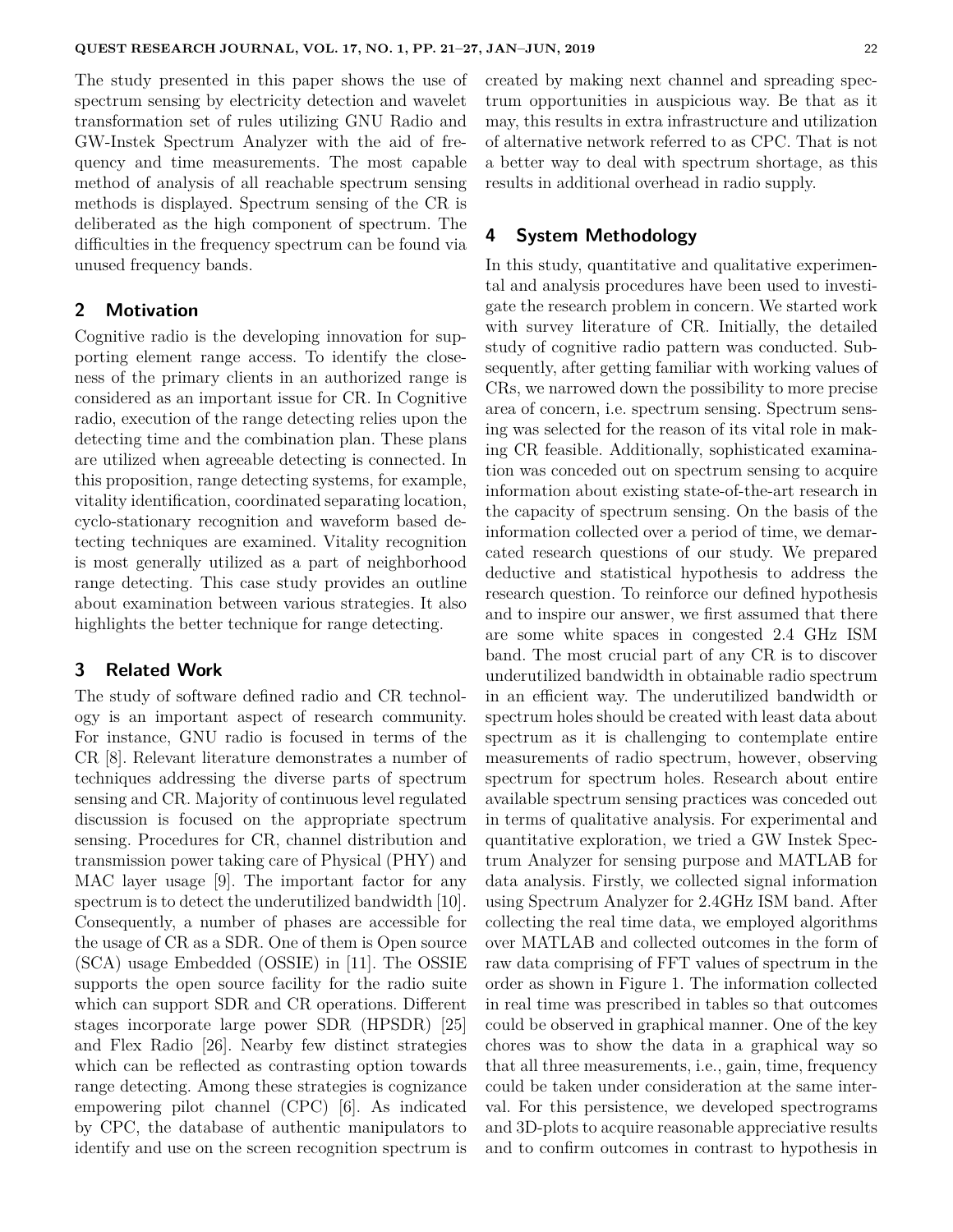

concern. In Figure 1, an antenna is a device (normally steel) for sending or receiving electromagnetic waves. In transmission, a radio transmitter applies a radio frequency to the terminals of the antenna and then the antenna radiates the strength from the antenna as electromagnetic waves. In reception, an antenna intercepts some of the electricity of an electromagnetic wave to provide a radio frequency at its terminals that is implemented to a receiver a good way to be amplified and demodulated. In some cases, the equal antenna can be used for each transmitting and receiving. A 2.4 GHz Antenna series covers 2300-2600 MHz band applications for IEEE 802.16 and 802.11 [12][13]. An analyzer is a device that analyses the given data. It examines in element the shape of the given facts and tries to discover styles and relationships between components of the records. An analyzer may be a piece of hardware or a software program application going for walks on a computer. A spectrum (plural spectra or spectrums) is a circumstance that is not always confined to a selected set of values but can vary infinitely within a continuum [14]. The phrase was first used scientifically inside the discipline of optics to explain the rainbow of colors in visible mild when separated the use of a prism. It miles the procedure of sampling signals that degree actual global physical conditions and converting the ensuing samples into digital numeric values that can be manipulated with the aid of a computer. The records acquisition systems, abbreviated as DAS or DAQ, commonly convert analog wave forms into virtual values for processing. The components of statistics acquisition systems encompass Sensors to transform bodily parameters to electric alerts, sign conditioning circuitry to transform sensor signals right into a shape that can be transformed to digital values, and analog-to-virtual converters to convert conditioned sensor indicators to digital values. Statistics acquisition applications are generally controlled by means of software applications advanced in the use of numerous popular reason programming languages including meeting, primary, C, C++, C#,

Fortran, Java, Lab VIEW, Lisp, Pascal, and many

Spectrum **Decision** 

Fig. 2: Cognitive Cycle

**Sanacity** 

others. There are also open-source software programs providing all the important tools to acquire information from a specific hardware equipment. This equipment comes from the scientific community where complicated test requires fast, bendy and adaptable software. These programs are usually custom suit, however, greater standard DAQ package like the maximum integrated facts acquisition device may be easily tailor-made and is utilized in numerous physics experiments. There are four main steps in cognitive cycle, as shown in Figure 2 [15], by which we acquired signal data. The digital implementations provide more flexibility by means of spending FFT-based totally spectral approximations. Figure 3 displays the framework for virtual execution of a power indicator [4]. Electricity detector based technique is the best corporate technique of spectrum sensing due to small computational overhead. When primary person signal is indefinite or receiver can not acquire appropriate statistics about primary sign user. a power detection technique is used. This technique is ideal for identifying any indefinite zero-mean collection signals and must be imposed to cognitive radios (CRs). Procedure stream of energy detector in the received signal is passed by ADC after measuring the FFT constant form and average of observational interval. In order to decide primary user occurrence/non-occurrence, the output is compared to the predefined initial value. Figure 4 shows simulation the steps using MATLAB. These steps are defined as under.

• **Initialization-** After the completion of all basic configurations, carrier frequency bands, message frequency and sampling are initialized for the user.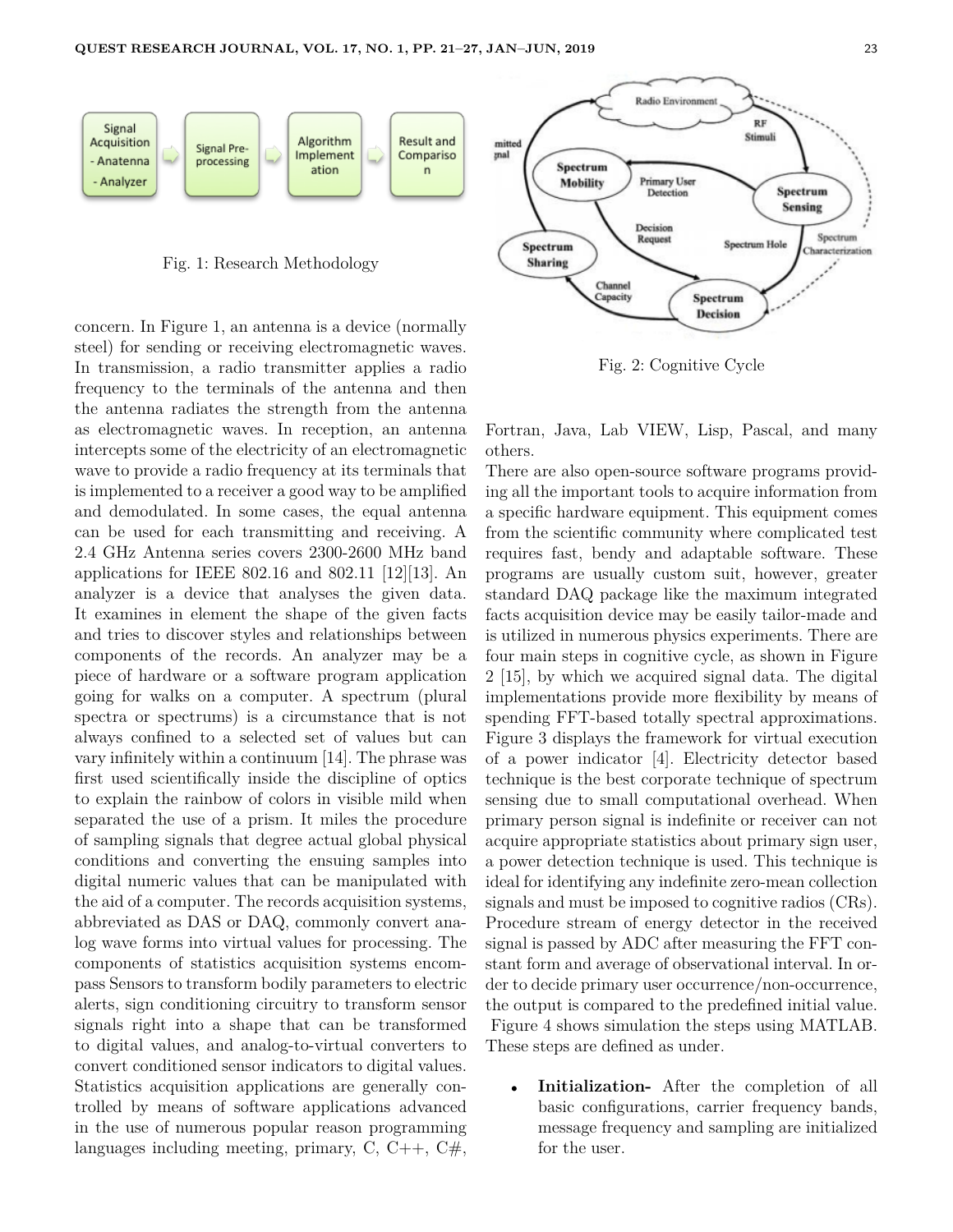

Fig. 3: Digital implementation of an energy detector



Fig. 4: Simulation Set up using MATLAB

- **Modulation-** The process of modulating data over elective frequency band by AM.
- **Adder-** Sum of totally modulated signals to generate the transmitting signal
- **Periodogram-** Estimation of power spectral density of conventional signal.
- **Vacant Slot Allocation-** Different Users are allocated to first spectral hole while it stretches.
- **Emptying a slot-** Ask a user to vacant the particular slot if all slots are busy.
- **Addition of noise-** The addition of noise is the amount which is to be added. .
- **Attenuation-** The status of the distorted signals which directly affects the single strength.

#### **5 Results and Discussion**

The data of spectrum, collected by using GW Instek, is stored in csv files. MATLAB tool can be an effective tool to import all these files for the processing. Algorithms and complete results are designed/generated in MATLAB 2014. The obtained results show the use of 2.4 GHz Wi-Fi channels in QUEST Nawabshah and also show the free spectrum holes and channels as well. The results are obtained by the implementation of 2.4 GHz center frequency. Further, it is evaluated for the results that vary from different spectral consequences below in detail.

Figure 5 illustrates the consequences achieved for 2.4 GHz ISM band with the use of frequency of 50 MHz, i.e. signal gain across ISM band in stages of 50 MHz starting from 2.3 GHz and completion at 2.550 GHz. Purpose of this graph is to monitor the improvement of the channel under observation. However, exact channel utilization of Wi-Fi (802.11) cannot be observed.

Spectrogram in Figure 66 shows the relationship between the time frequency affiliations to advance. In this regard, the spectral representation of signal with respect to the time is called spectrogram. This depicts the variations in spectral density of signal with respect to time. The highlighted bar in the graph shows various levels of loss and gain of energy values.

In order to find the availability of spectrum at the predefined threshold, the comparison of the color with time and frequency alliance can be analyzed. The instance of time and frequency spectrum holes are represented in red colors in this spectrogram. Here, we can simply observe channel operation in the QUEST WLAN. Each stem value in the spectrogram shows outcomes collected throughout distinct cycle of data for every step of frequency. The utilization of channel for CR can be exploited at the channel frequencies for which we have completely obtained data at certain instant of period *t*. The spectrogram shown in Figure 6 precisely depicts the spectrum holes in the form of red tiled apparent in existence of further shades showing diverse gain values of energy spectrum.

Results of energy detection, Cyclostationary Feature Detection (CFD) and wavelet based detection based on the possibility of primary user detection, possibility of miss detection and the possibility of false detection has been compared. In this discussion, we refer to Ho as null hypothesis. Ho shows that the Primary User (PU) has not occupied the channel and it can be utilized by a Secondary User (SU). H1 is the alternate hypothesis that shows that the channel is engaged by the PU.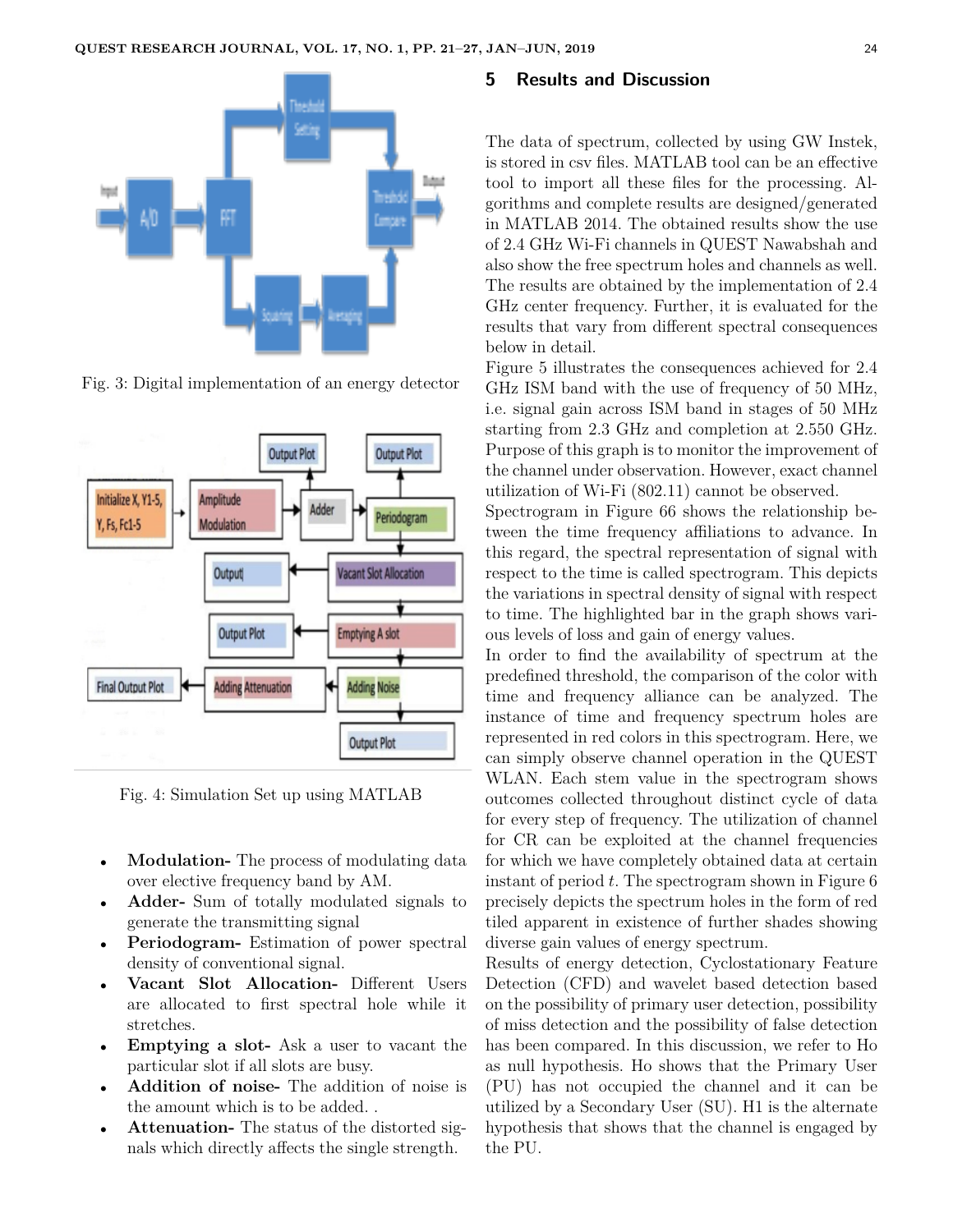#### **5.1 Probability of False Detection**

False alarm is a condition when PU is detected even when a free channel is essentially free. In other words, we can say H1 is declared under Ho hypothesis. This results in the wastage of channel resource. Therefore, the probability of false detection should as low as possible. Figure 7 shows the probability of false alarm detection with respect to SNR. It can be observed that the wavelet based detection outperforms the other two methods. Energy detection, despite being less complex, shows worst performance in terms of false detection.

#### **5.2 Probability of Detection**

It is possible that the primary user is occupying channel and it is detected as such. Ideally, the probability of detection can be as much probable for lower SNR as possible.

Figure 8 depicts the comparison of probability of detection of all three sensing techniques under consideration. It can be viewed that the probability of detection of wavelet detection is greater than rest of the techniques at lower SNR. Whereas, the energy detection requires more SNR for better probability of detection.

#### **5.3 Probability of Miss Detection**

Miss detection occurs when the channel is employed by PU, but it is detected to be idle. Miss detection results in the interference to the communication of PU. It is, therefore, the probability of declaring Ho under H1 hypothesis. For a better CR system, miss detection should be minimum.

Figure 9 shows the results of miss detection. In this case again, the wavelet based detection performs better at sufficiently lower SNR as compare to the Cyclostationary feature detection and energy detection.

### **6 Conclusion**

The study presented in this paper gave a comprehensive detail regarding implementation of energy detection, cyclostationary feature detection method, and wavelet based spectrum sensing. These three spectrum sensing techniques were analyzed for various SNR values. To find the spectrum holes in 2.4 GHz allocated ISM band, different number of simulations were performed. The statistics data were collected by using the GW-instek. The final qualitative investigation of the sensing techniques indicated that the wavelet based method is most consistent and accurate



Fig. 5: Sensed signals bandwidth at 2.4GHz



Fig. 6: Spectrogram of sensed signal

technique for spectrum sensing as it showed optimum results for primary User detection, miss detection and false detection for the lower SNR values. The material collected in the form of FFT bins, proved to be an effective technique of collecting data for spectrum sensing as it needs some signal processing procedures. Other work is implemented in GW-Instek. The obtained results showed that this is possible to discover an underutilized bandwidth in the spectrum apart from having earlier understanding of PU and SU. However, the Spectrograms, frequently utilized in acoustics and astronomy, can be used to detect spectrum holes as displayed in outcome by drawing spectrograms. The threshold level for few particular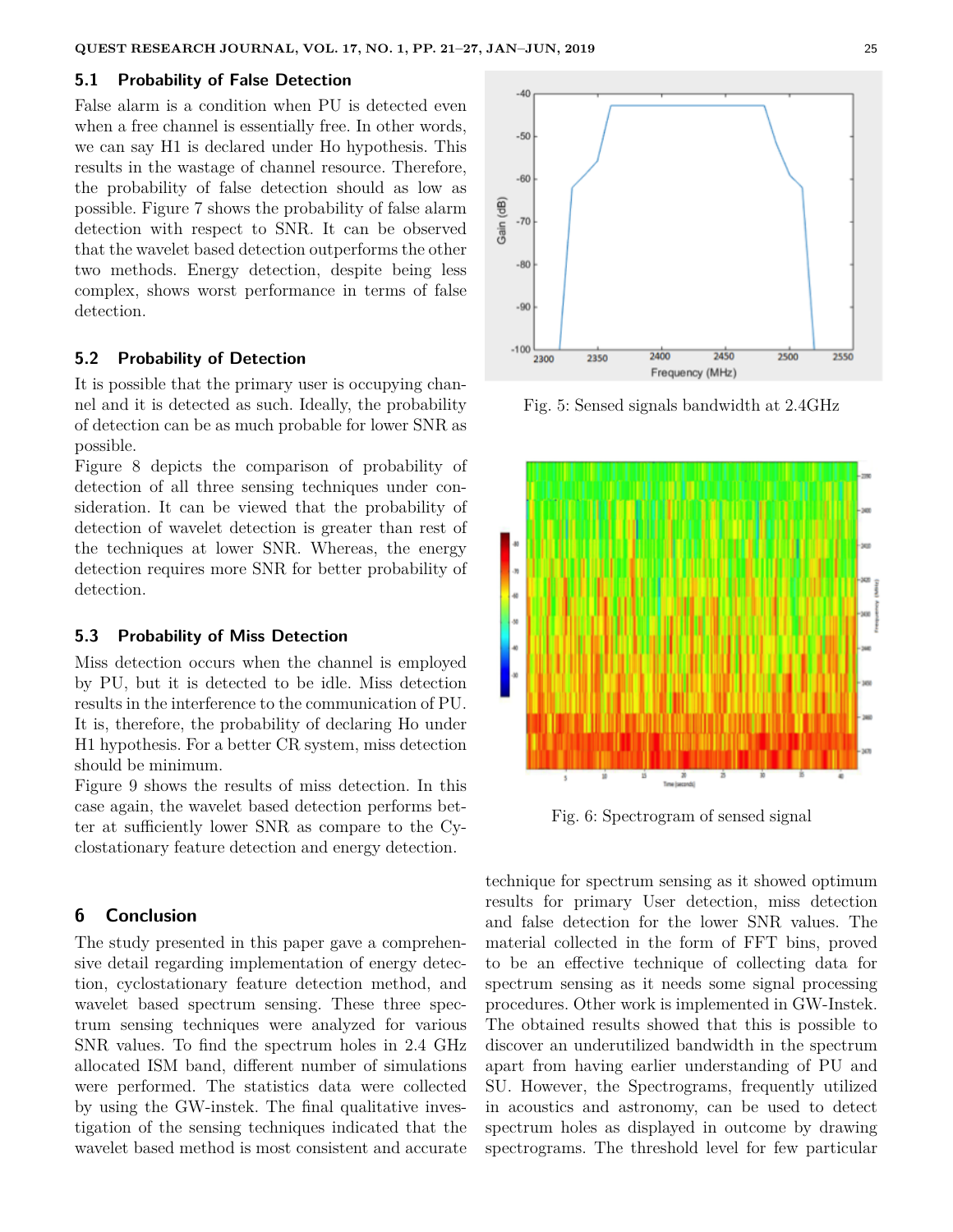

Fig. 7: Plot of Probability of False Detection Vs SNR



Fig. 8: Plot of Probability of Detection Vs SNR



Fig. 9: Plot of Probability of Miss Detection Vs SNR

spectrums of frequencies consists of some features like receiver sensitivity and the number of energy transmitting/receiving nodes and dimensions occupied under consideration.

Proposed Research could be enhanced by performing similar experimentation for licensed frequency bands. The results obtained could be matched with ISM band results to acquire good understanding of an area of study. In order to find the availability of spectrum at the predefined threshold, the comparison of the color with time and frequency alliance can be analyzed.

### **References**

- [1] K. B. Letaief and W. Zhang, "Cooperative Spectrum Sensing", In Cognitive Wireless Communication Networks, E. Hossain and V. Bhargava, Eds., ed Boston, MA: Springer US, pp. 115–138, 2007.
- [2] J. Mitola and G. Q. Maguire, "Cognitive radio: making software radios more personal", IEEE personal communications, vol. 6, pp. 13–18, 1999.
- [3] H. Urkowitz, "Energy detection of unknown deterministic signals", Proceedings of the IEEE, vol. 55, pp. 523–531, 1967.
- [4] M. A. Sarijari, A. Marwanto, N. Fisal, S. K. S. Yusof, R. A. Rashid, and M. H. Satria, "Energy detection sensing based on GNU radio and USRP: An analysis study", In IEEE  $9<sup>th</sup>$  Malaysia International Conference on Communications (MICC), pp. 338–342, 2009.
- [5] S. Spectrum, "Spectrum Reports."Available at: http://www.sharedspectrum.com/papers/spectrumreports/
- [6] T. Bisseling, J. L. Dangl, and P. Schulze-Lefert,"Nextgeneration communication", Science, vol. 324, pp. 691–691, 2009.
- [7] J. Mitola, "Software radios: Survey, critical evaluation and future directions", IEEE Aerospace and Electronic Systems Magazine, vol. 8, pp. 25–36, 1993.
- [8] T. Yucek and H. Arslan. "A survey of spectrum sensing algorithms for cognitive radio applications", IEEE communications surveys & tutorials, vol. 11, pp. 116–130, 2009.
- [9] B. Shent, L. Huang, C. Zhao, Z. Zhou, and K. Kwak. "Energy detection based spectrum sensing for cognitive radios in noise of uncertain power", In International Symposium on Communications and Information Technologies (ISCIT 2008), pp. 628–633, 2008.
- [10] D. Cabric, A. Tkachenko, and R. W. Brodersen. "Experimental study of spectrum sensing based on energy detection and network cooperation", In Proceedings of the first international workshop on Technology and policy for accessing spectrum, p. 12, 2006.
- [11] J. Snyder, B. McNair, S. Edwards, and C. Dietrich. "OSSIE: An open source software defined radio platform for education and research", In International conference on frontiers in education: computer science and computer engineering (FECSâĂŹ11). Computer engineering and applied computing. Las Vegas, p. 1, 2011.
- [12] Y.-L. Kuo and K.-L. Wong. "Printed double-T monopole antenna for 2.4/5.2 GHz dual-band WLAN operations", IEEE Transactions on Antennas and Propagation, vol. 51, pp. 2187–2192, 2003.